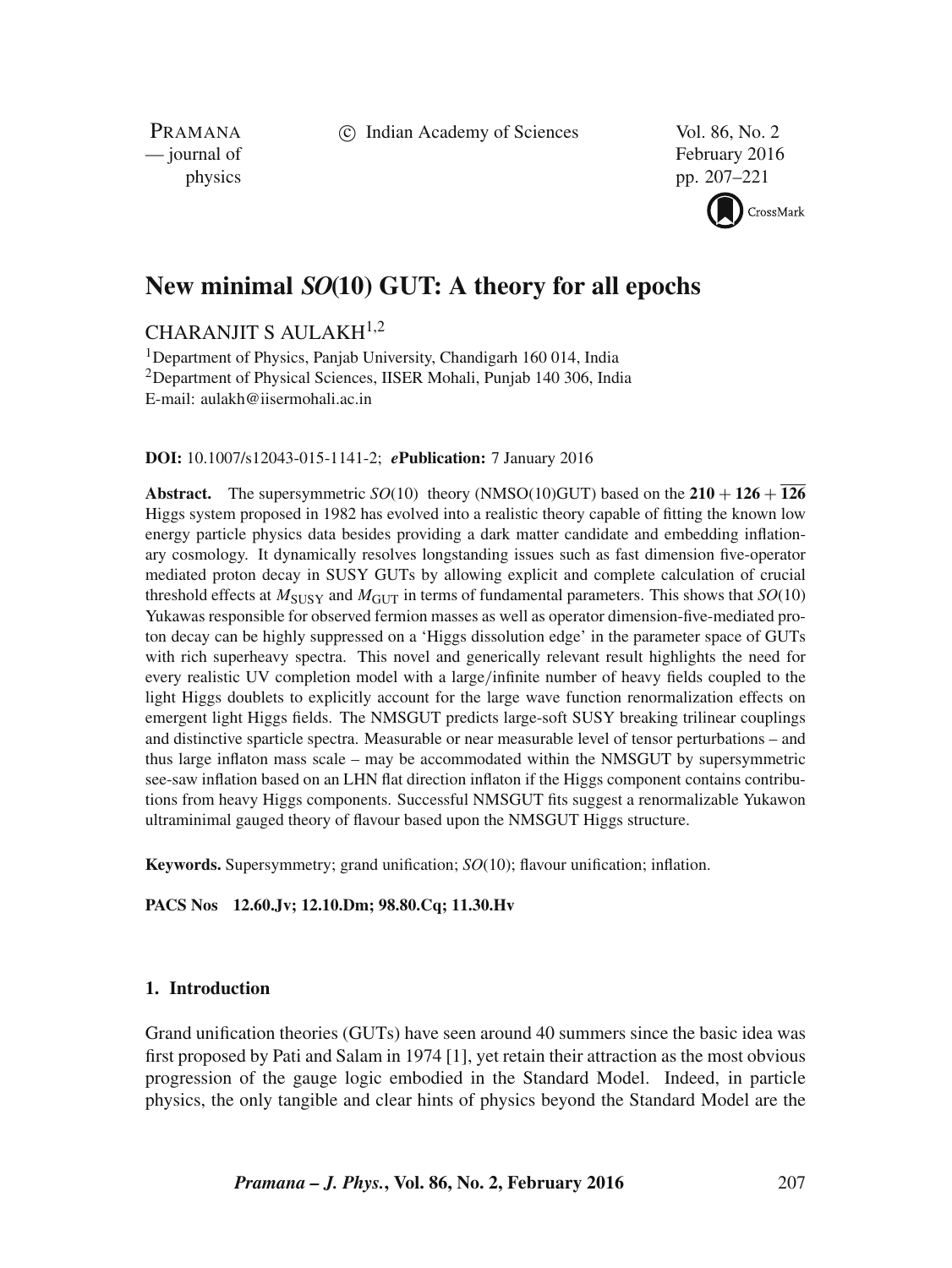remarkable convergence of gauge couplings in the unification regime:  $10^{15}$ – $10^{17}$  GeV and the existence of neutrino masses (initially thought to be superfluous in both the electroweak and GUT contexts). To this, one should perhaps append the convergence of the pivotal [2] third-generation Yukawa couplings in the MSSM at high tan  $\beta$ . The same gauge logic that structures the SM (and justifies the zeroth-order decoupling of right-handed neutrinos) also makes the Type-I see-saw mechanism [3], the most natural rationale for the milli-eV range neutrino masses actually observed. Supersymmetry seems essential to the structural stability of the SM and experience [4,5] with supersymmetric LR models and renormalizable *SO*(10) GUTs shows it ensures complete calculability for UV completions of the MSSM. Thus, non-discovery of sparticles in the searches so far has still not dimmed the ardor of its many adherents. Arguments for considering some variety of the MSSM as the effective theory of any GUT became all the more cogent when, with the observation of solar and atmospheric neutrino oscillations at Super-Kamiokande, the scale of B-L breaking associated with a renormalizable see-saw mechanism emerged  $(V_{\text{EW}}^2/(10^{-12} \text{ GeV}) \sim 10^{16} \text{ GeV})$  in the GUT ball-park. The convergence of these two compelling arguments thus hints at a deep interconnection between B and L violation in a supersymmetric grand unified framework [6,7]. It is *SO*(10) not SU(5) GUTs that provide the most natural GUT framework, free of gauge singlets (which are really opaque, and thus anathemic, to the gauge logic pursued so successfully in the SM), for Type-I (and also Type-II) see-saw. Thus, eventually *SO*(10) GUTs displaced SU(5) theories and achieved a long-delayed vindication and recognition as minimal UV complete frameworks for neutrino oscillations. It was only natural that our pursuit of consistent minimal left–right supersymmetric R-parity preserving models [4] from the midnineties led in short order [5], after the epochal measurements of Super-Kamiokande to a realization that the very first complete supersymmetric *SO*(10) GUT [8,9] proposed way back in 1982, just after the Georgi–Dimopoulos minimal SUSY *SU*(5) model [10], was in fact the minimal supersymmetric GUT (MSGUT) [11]. This model is now called  $[12]$  – due to a transient glory of a truncated version with only  $10 + \overline{126}$  but not 120 coupling to matter fermion bilinears as the minimal theory [13] – the New/Next MSGUT(NMSGUT). In the best Popperian mode it has survived another decade of detailed investigation of its ability to fit all available SM, gauge, fermion and neutrino data, as well as the consistency of one-loop threshold corrections at both low- and high-energy scales made possible by its extreme parameter economy (a.k.a. minimality) and full calculability: simple virtues that are, alas, all too rare among the plethora of its (non-minimal) competitors. The model is based on a **210** ⊕ **126** ⊕ **126** GUT Higgs system and already in 1982 [8] showed clearly that prevention of a RG flow catastrophe due to large pseudo-Goldstone supermultiplets requires a single step breaking of SUSY *SO*(10) to the MSSM: later rediscovered in the context of another R-parity preserving but non-minimal model [5]. Being a complete theory of gauge physics, the model is capable of fitting and/or predicting most, if not all, of the commonly considered varieties of BSM physics, including neutrino masses, the g-2 muon anomaly, LSP dark matter, *B* violation (at acceptable rates: see below), leptogenesis driven by the parameters controlling neutrino mass etc. Remarkably, it also comes close to providing a workable embedding of inflation based on the D-flat directions involving lepton and Higgs doublet fields naturally present and contributing to the effective MSSM below the GUT scale. The model also predicts a distinctive and characteristic normal hierarchy of sfermion generations discoverable by the LHC or its successors. As striking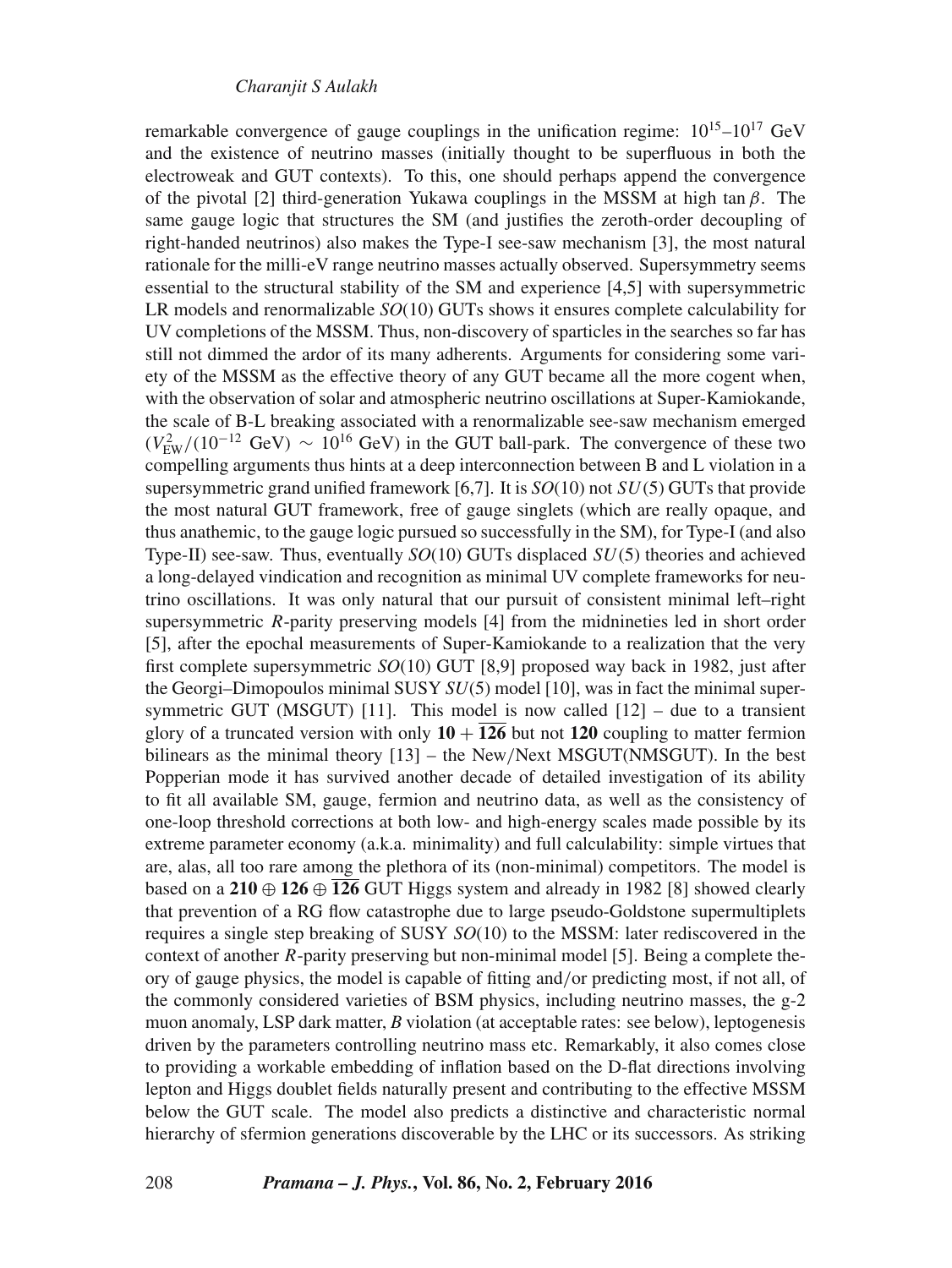## *New minimal SO(10) GUT*

was its early indication, on the basis of the parameters required for a successful fermion fit, that the trilinear soft SUSY breaking parameter  $A_0$  must be large (as far back as 2008) [14], i.e. well before Higgs mass discovery made such a large  $A_0$  respectable rather than ludicrously fine tuned: as then argued by naturalists).

The Standard Model parameters are fitted numerically in terms of definite sets of grand unified model coupling. For each set of couplings adequate for a fit within the experimental and theoretical accuracy, the model makes predictions for a vast range of phenomena ranging from exotic processes such as baryon number and lepton flavour violation to cosmological leptogenesis, dark matter relic density and inflation. The demonstration of the feasibility of such comprehensive fits of the SM data directly in terms of SUSY GUT parameters marks the NMSGUT as being cast in the mould of the SM rather than its piece-meal generalizations. The most striking themes and results that have emerged recently from our detailed investigation of the structural freedoms-in-necessity granted by the full calculability NMSGUT are:

- (1) A simple generic mechanism for suppression of the long problematic [15]  $d = 5$ fast proton decay generic to SUSY GUTs.
- (2) An embedding of high-scale supersymmetric renormalizable inflexion [16] based on the left lepton (L)–Higgs doublet (H)–conjugate neutrino ( $N \equiv v_L^c$ ) flat direction (labelled by the LHN chiral invariant) and utilizing the involvement of heavy partners of the MSSM Higgs. This may prove very attractive in the context of the BICEP2-driven focus on high scale inflation.
- (3) Completely novel 'grand Yukawonification' models based on gauging of an  $O(3)$ subgroup of the  $U(3)$  flavour symmetry of the  $SO(10)$  GUT fermion kinetic terms. This flavour symmetry is naturally broken at the GUT scale by the NMSGUT Higgs fields which promote themselves rather naturally to also carry the function of being Yukawons i.e., fields whose VEVs determine the Yukawa couplings in the effective MSSM besides simultaneously breaking *SO*(10) while maintaining renormalizability: which is not possible in most Yukawon models.
- (4) The models in point (3) above are made possible by a novel conflation of supergravity-mediated supersymmetry breaking with the breaking of gauged flavour symmetry in the hidden sector of the model using the so-called Bajc–Melfo calculable metastable SUSY breaking vacua [17,18].

Thus, the NMSGUT potentially provides a completely realistic and predictive theory of particle physics in all energy ranges and cosmological epochs. We have even speculated [19] that the Landau pole in the NMSGUT gauge coupling which occurs quite near the Planck scale should be interpreted as a physical cut-off on the perturbative dynamics associated with the scale where the NMSGUT condenses (via a strong coupled supersymmetric dynamics). This scale could then function as the Planck scale of an effective induced supergravity emergent at large length scales from the NMSGUT when the metric and gravitino fields introduced to define a coordinate independent microscopic GUT acquire kinetic terms due to quantum effects. Since points (2) and (3) are published as [16,17] and are also reported in these proceedings in the contributions of Ila Garg and Charanjit Kaur respectively, I shall touch upon them only briefly but focus on the results regarding points (1) and (4) and discuss some of their implications while referring the reader to the published papers [11,12,20–23] for details.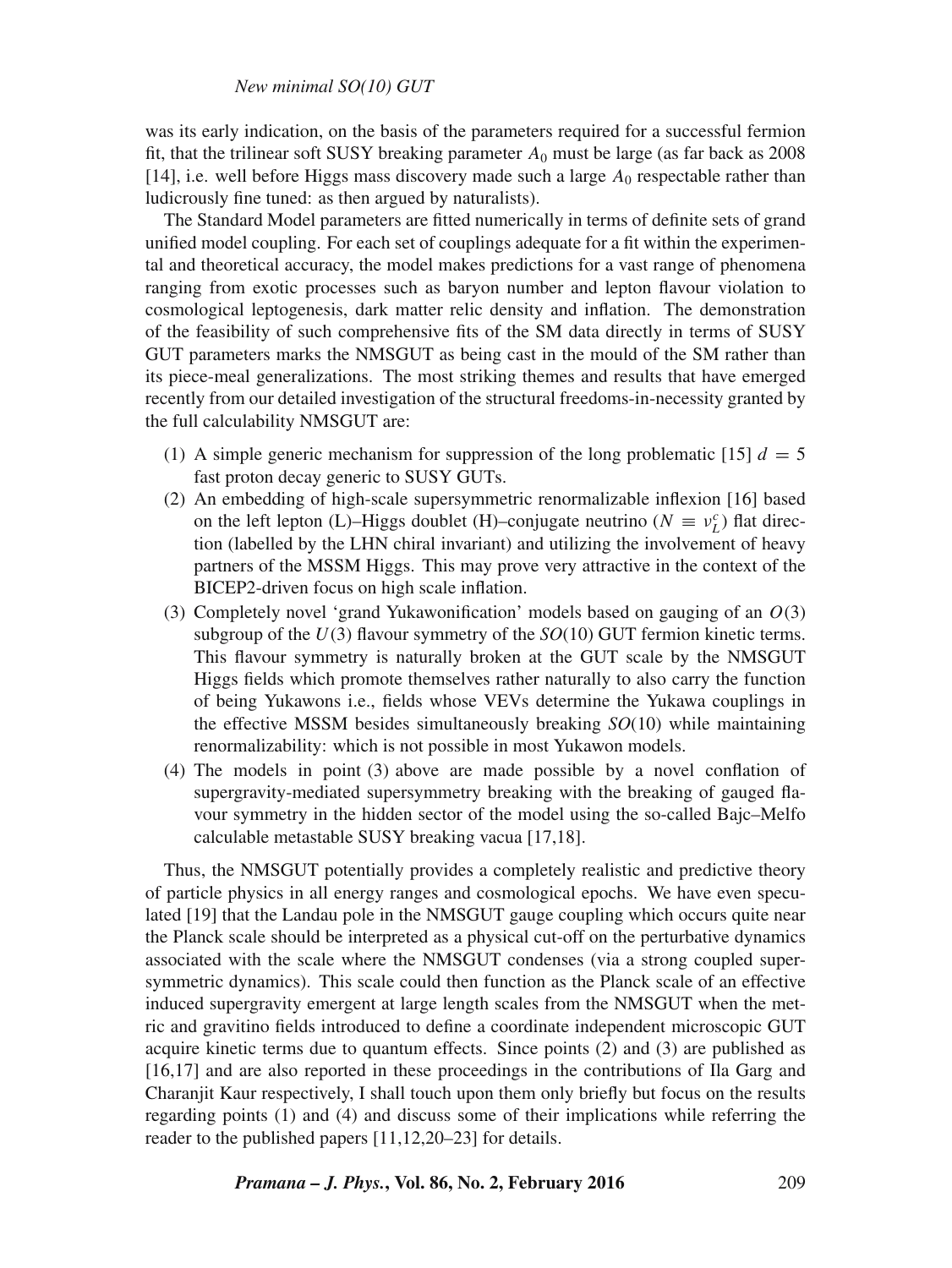## **2. NMSGUT basics**

The NMSGUT superpotential is built from the quadratic *SO*(10) invariants and associated mass parameters

$$
m: \mathbf{210}^2; \quad M: \mathbf{126} \cdot \overline{\mathbf{126}}; \quad M_H: \mathbf{10}^2; \quad m_{\Theta}: \mathbf{120}^2 \tag{1}
$$

and trilinear couplings

$$
\lambda : 210^3; \quad \eta : 210 \cdot 126 \cdot \overline{126}; \quad \rho : 120 \cdot 120 \cdot 210
$$
\n
$$
k : 10 \cdot 120 \cdot 210; \quad \gamma \oplus \bar{\gamma} : 10 \cdot 210 \cdot (126 \oplus \overline{126})
$$
\n
$$
\zeta \oplus \bar{\zeta} : 120 \cdot 210 \cdot (126 \oplus \overline{126})
$$
\n
$$
16_A.16_B.(h_{AB}10 + f_{AB}\overline{126} + g_{AB}120).
$$
\n(2)

The couplings h,  $f(g)$  are complex (anti)-symmetric in the flavour indices due to properties of the *SO*(10) Clifford algebra. Either h or f is chosen as real and diagonal using the  $U(3)$  flavour symmetry of the matter kinetic terms. The matter Yukawas thus contain 21 real parameters. Five phases say of m, M,  $\lambda$ ,  $\gamma$ ,  $\bar{\gamma}$  are set to zero by phase conventions. One complex parameter (say  $M_H$ ), is fine-tuned to keep two Higgs doublets  $(H, \bar{H})$  of the effective MSSM light, leaving 23 magnitudes and 15 phases as parameters. Fine tuning fixes  $H, \overline{H}$  composition as a mixture of (six pairs of the MSSM type) doublet fields in the GUT as a function of the superpotential parameters entering the null vectors of the  $G_{3,2,1}$ irreps  $[1, 2, \pm 1]$  mass terms. The mixture is described by the so-called 'Higgs fractions' [11,21].

The GUT scale VEVs (units  $m/\lambda$ ) are known functions of x which is a solution of the cubic ( $\xi = \lambda M / \eta m$ )

$$
8x3 - 15x2 + 14x - 3 + \xi(1 - x)2 = 0.
$$
 (3)

The complete set of GUT scale mass matrices for the 26 different MSSM irrep types and tree level low-energy effective superpotential was calculated [12] extending the result for the MSGUT [20,21,23,24]. Using these and two-loop RG flows the gauge, superoptential and soft SUSY breaking parameters at GUT scales can be matched, using a downhill simplex search procedure, to the known values of the MSSM data described above [12]. This also yields a mini-split (10–100 TeV) supersymmetry sparticle spectrum with large  $A_0$ ,  $\mu$  parameters, light gauginos and Bino LSP, superheavy Higgsinos, sfermions in tens of TeV, normal inter-generational hierarchy and sometimes an smuon (or other sfermion) light enough (i.e., within 10% of the light Bino LSP) to co-annihilate with it and provide acceptable dark matter relic density [25]. The light smuon case is obviously attractive if supersymmetry is called upon to explain the muon magnetic moment anomaly and emerges in the right ball park for these solutions. Flavour violation in the quark and lepton sectors is also well controlled because of the multi-TeV masses of most of the sfermions. Moreover,  $A_0$  is required to be large to allow the b quark mass to be fitted and this was found [12,14] serendipitously before Higgs discovery made it a requirement for supersymmetry.

## **3. GUT scale threshold corrections and baryon decay rate**

The *SO*(10) parameters determined by the realistic fit are substituted into the effective (dimension four) superpotential describing baryon violation which, after RG flow to low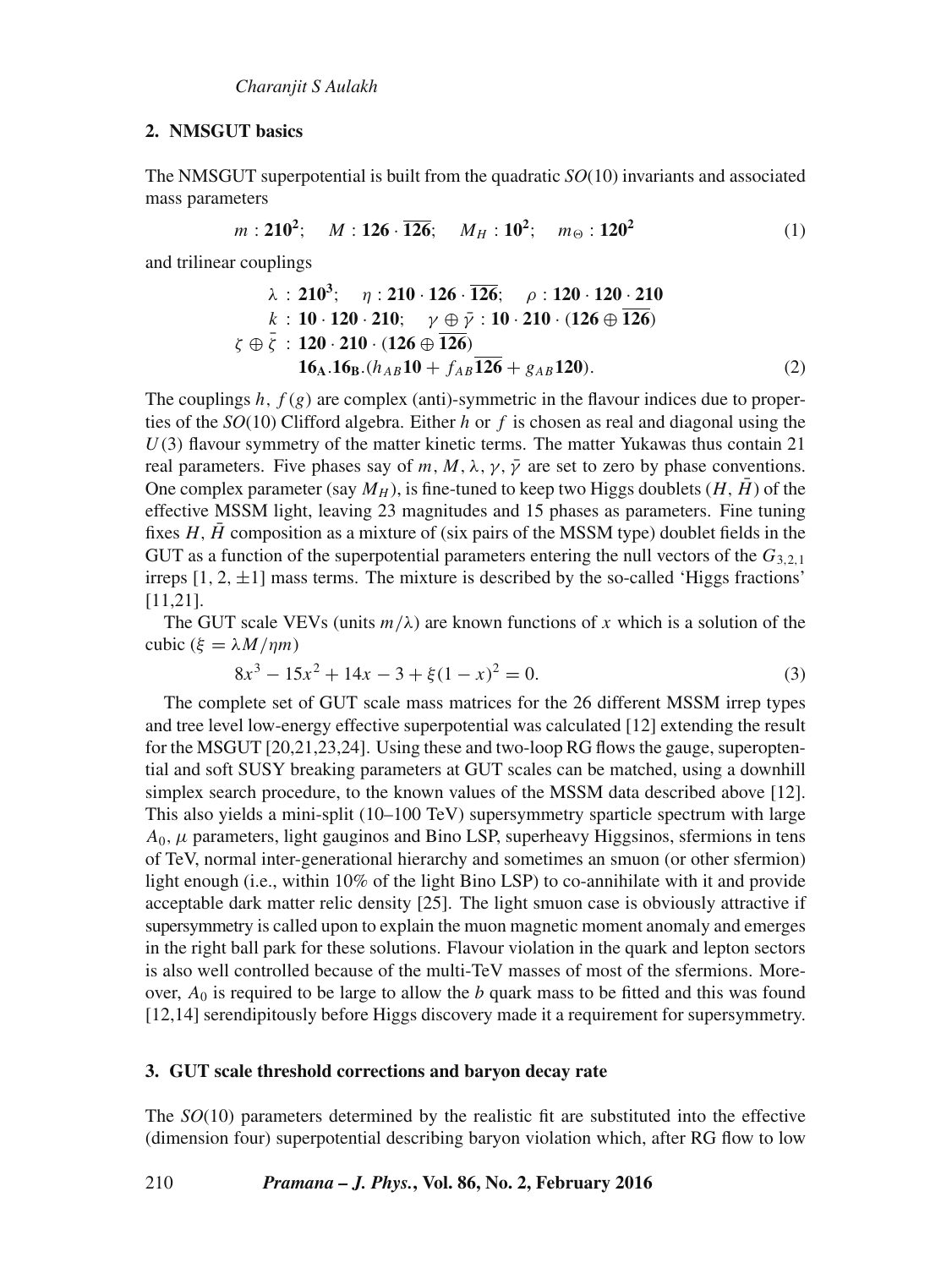## *New minimal SO(10) GUT*

energies, is used to calculate the proton decay rate. As is well known, the generic result gives a lifetime of some  $10^{27}$  years i.e., some seven orders of magnitude shorter than the current limits from the Super-Kamiokande experiment. The beautifully complete and predictive fits are thus of little use if this problem remains unsurmountable. However, as in previous tight spots, the NMSGUT points out a convincing and illuminating, generically applicable and dynamical, pathway out of the difficulty: precisely because of the available explicit solution described above.

Superpotential parameters renormalize only by wave function corrections. In the computable basis sets where heavy supermultiplet masses are diagonal, a generic heavy field type  $\Phi$  (conjugate irrep  $\bar{\Phi}$ ) mass matrix diagonalizes as

$$
\bar{\Phi} = U^{\Phi} \bar{\Phi}'; \quad \Phi = V^{\Phi} \Phi' \quad \Rightarrow \quad \bar{\Phi}^T M \Phi = \bar{\Phi'}^T M_{\text{Diag}} \Phi'.
$$
 (4)

Circulation of heavy fields within the quantum loops which normalize the propagators of the light fields  $(f_A, f_A^c, H_f)$  which enter Higgs matter Yukawa couplings in the Lagrangian:  $\mathcal{L} = [f_c^T Y_f f H_f]_F + \text{h.c.} + \text{implies}$  [26] a finite wave function renormalization in the fermion and Higgs kinetic terms

$$
\mathcal{L} = \left[ \sum_{A,B} (\bar{f}_A^{\dagger} (Z_{\bar{f}})^B_A \bar{f}_B + f_A^{\dagger} (Z_f)^B_A f_B) + H^{\dagger} Z_H H + \bar{H}^{\dagger} Z_{\bar{H}} \bar{H} \right]_D + \cdots .
$$
 (5)

Unitary matrices  $U_{Z_f}$ ,  $\bar{U}_{Z_f}$  diagonalize  $(U^{\dagger}ZU = \Lambda_Z) Z_{f,\bar{f}}$  to the positive definite form  $\Lambda_{Z_f, Z_f}$ . We define a new basis to put the kinetic terms of the light matter and Higgs fields in canonical form:

$$
f = U_{Z_f} \Lambda_{Z_f}^{-1/2} \tilde{f} = \tilde{U}_{Z_f} \tilde{f}; \quad \tilde{f} = U_{Z_{\tilde{f}}} \Lambda_{Z_{\tilde{f}}}^{-1/2} \tilde{\tilde{f}} = \tilde{U}_{Z_{\tilde{f}}} \tilde{\tilde{f}}
$$

$$
H = \frac{\tilde{H}}{\sqrt{Z_H}}; \quad \tilde{H} = \frac{\tilde{\tilde{H}}}{\sqrt{Z_{\tilde{H}}}}.
$$
(6)

Thus when matching the MSSM to the effective theory derived from the NMSGUT it is the loop corrected Yukawa couplings  $Y_f$  of the new (canonically normalized) basis fields  $\tilde{f}$ ,  $\tilde{f}$ ,  $\tilde{H}$ ,  $\tilde{H}$ , and not the original ones  $(Y_f)$  derived from the GUT at tree level, that must be equated to the MSSM couplings at the matching scale

$$
\tilde{Y}_f = \Lambda_{Z_f}^{-1/2} U_{Z_f}^T \frac{Y_f}{\sqrt{Z_{H_f}}} U_{Z_f} \Lambda_{Z_f}^{-1/2} = \tilde{U}_{Z_f}^T \frac{Y_f}{\sqrt{Z_{H_f}}} \tilde{U}_{Z_f}
$$
\n(7)

and not the original tree-level ones that match the MSSM at the matching scale.

For a light field  $\Phi_i$  the corrections have the form  $(Z = 1 - K)$ :

$$
\mathcal{K}_i^j = -\frac{g_{10}^2}{8\pi^2} \sum_{\alpha} Q_{ik}^{\alpha*} Q_{kj}^{\alpha} F(m_{\alpha}, m_k) + \frac{1}{32\pi^2} \sum_{kl} Y_{ikl} Y_{jkl}^* F(m_k, m_l), \tag{8}
$$

where  $\mathcal{L} = g_{10} Q_{ik}^{\alpha} \psi_i^{\dagger} \gamma^{\mu} A_{\mu}^{\alpha} \psi_k$  describes the generic gauge coupling and  $W =$  $\frac{1}{6}Y_{ijk}\Phi_i\Phi_j\Phi_k$ , the generic Yukawa couplings, while  $F(m_1, m_2)$  are symmetric 1-loop Passarino–Veltman functions.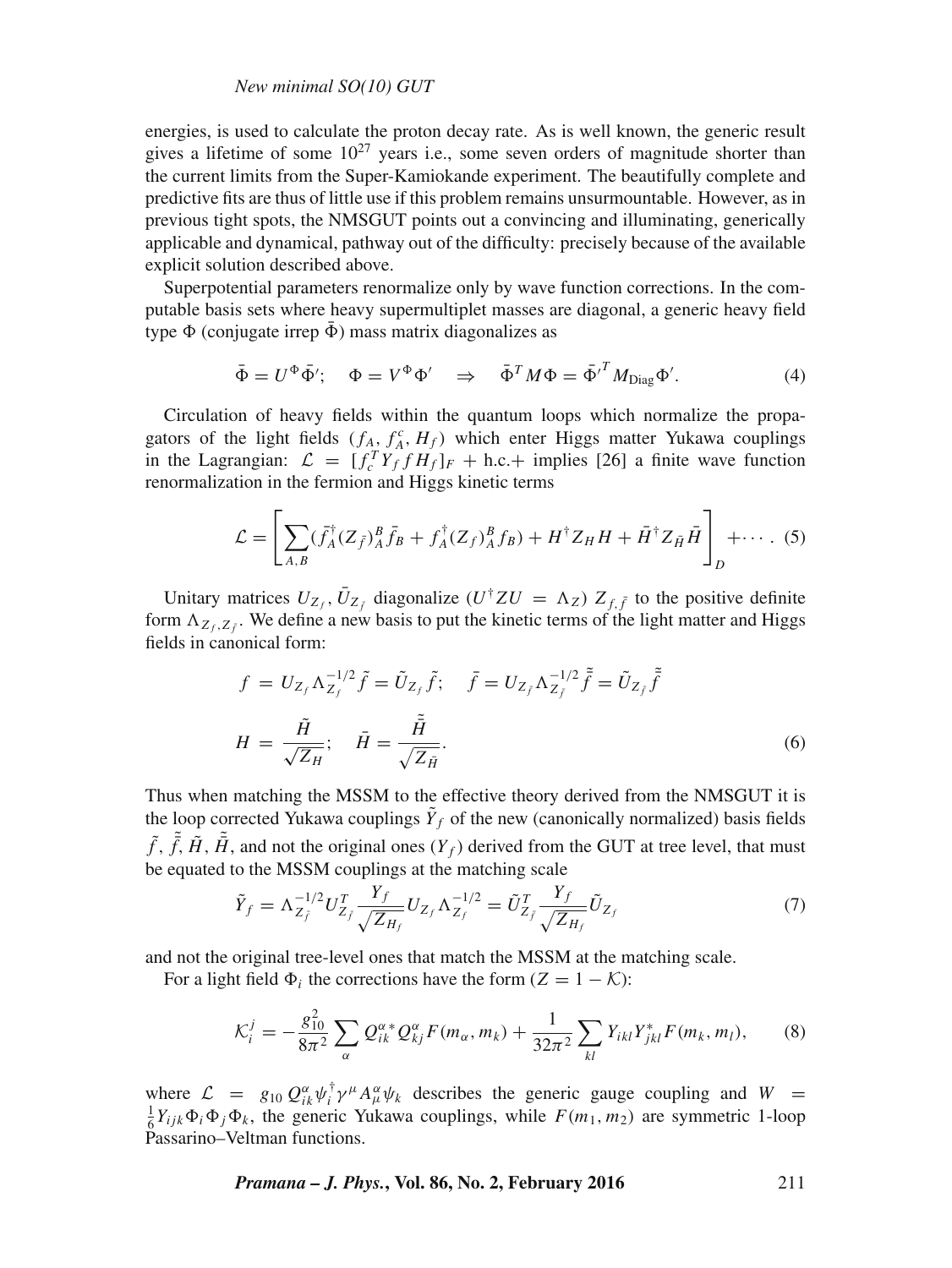## *Charanjit S Aulakh*

Crucially, the  $SO(10)$  Yukawa couplings  $(h, f, g)_{AB}$  also enter into the coefficients  $L_{ABCD}$ ,  $R_{ABCD}$  of the  $d = 5$  baryon decay operators in the effective superpotential obtained by integrating out the heavy chiral supermultiplets that mediate baryon decay [12,20,21].

 $Y_f$  must be diagonalized to mass basis (denoted by primes), so that  $d = 5$ ,  $\Delta B = \pm 1$ decay operator coefficients become

$$
L'_{ABCD} = \sum_{a,b,c,d} L_{abcd}(\tilde{U}'_Q)_{aa}(\tilde{U}'_Q)_{bb}(\tilde{U}'_Q)_{cC}(\tilde{U}'_L)_{dD},
$$
  

$$
R'_{ABCD} = \sum_{a,b,c,d} R_{abcd}(\tilde{U}'_e)_{aa}(\tilde{U}'_a)_{bb}(\tilde{U}'_a)_{cC}(\tilde{U}'_d)_{dD}.
$$
 (9)

We find that when we search for a fit to the MSSM data with the constraint that  $L'_{ABCD}$ ,  $R'_{ABCD}$  be sufficiently suppressed (i.e., yielding proton lifetime  $\tau_p > 10^{34}$  yr) the search (programme) flows invariably towards parameter regions where  $Z_{H,\bar{H}} \ll 1$ . So *SO*(10) Yukawa couplings required to match the MSSM are greatly reduced. The same couplings enter  $L'_{ABCD}$ ,  $R'_{ABCD}$  quadratically thus suppressing them drastically. This mechanism is generically available to realistic multi-Higgs theories. Indeed we go so far as to say that any UV completion incapable of performing this computation will remain less than quantitative and thus is not a viable completion proposal at all. A tedious calculation determines the threshold corrections (see [27,28] for details).  $Z \simeq 0$  also leads to smaller GUT couplings and compressed heavy spectra compared to previous fits. Higher loop corrections seem computationally prohibitive. However, we have calculated [25,29–31] the complete *SO*(10) two-loop beta functions and two-loop threshold corrections also rely upon the same anomalous dimensions. So convoluting GUT scale mass spectra with our *SO*(10) loop should determine two-loop threshold corrections as well. Recovering our one-loop results by this method is the necessary first step to proceed in this direction.

Searches for fits using the threshold-corrected baryon decay operators yield s-spectra similar to those found earlier, but with smaller values of all couplings (because of the constraints  $Z_{H,\bar{H}} > 0$  imposed on the searches: which are badly violated if almost any of the superpotential parameters grow large), and acceptable  $d = 5$  B decay rates: as shown in table 1. Imposing Max $|O^{(4)}|$  < 10<sup>-22</sup> GeV<sup>-1</sup> gives proton lifetimes above 10<sup>34</sup> yr.  $Z_{H,\bar{H}}$  approach zero (from above) while  $Z_{f,\bar{f}}$  are close to 1: since 16-plet Yukawas are all suppressed (see [25,27–29] for further details of these and and many related issues).

|              |                                              | Solution $\tau_p(M^{\dagger}v)$ $\Gamma(p \to \pi^{\dagger}v)$ $BR(p \to \pi^{\dagger}v_{e,\mu,\tau})$ $\Gamma(p \to K^{\dagger}v)$ $BR(p \to K^{\dagger}v_{e,\mu,\tau})$ |                        |                                         |
|--------------|----------------------------------------------|---------------------------------------------------------------------------------------------------------------------------------------------------------------------------|------------------------|-----------------------------------------|
| $\mathbf{1}$ | $9.63 \times 10^{34}$ 4.32 $\times 10^{-37}$ | $\{1.3 \times 10^{-3},\}$<br>0.34, 0.66                                                                                                                                   | $9.95 \times 10^{-36}$ | ${4.6 \times 10^{-4}}$ ,<br>0.15, 0.85  |
| 2            | $3.52 \times 10^{34}$ $2.14 \times 10^{-36}$ | $\{1.7 \times 10^{-3},\}$<br>0.18, 0.81                                                                                                                                   | $2.62 \times 10^{-35}$ | $\{1.8 \times 10^{-3},\}$<br>0.19, 0.81 |

**Table 1.**  $d = 5$  operator-mediated proton lifetimes  $\tau_p$  (yr), decay rates  $\Gamma(\text{yr}^{-1})$  and branching ratios in the dominant meson<sup>+</sup> +  $\nu$  channels.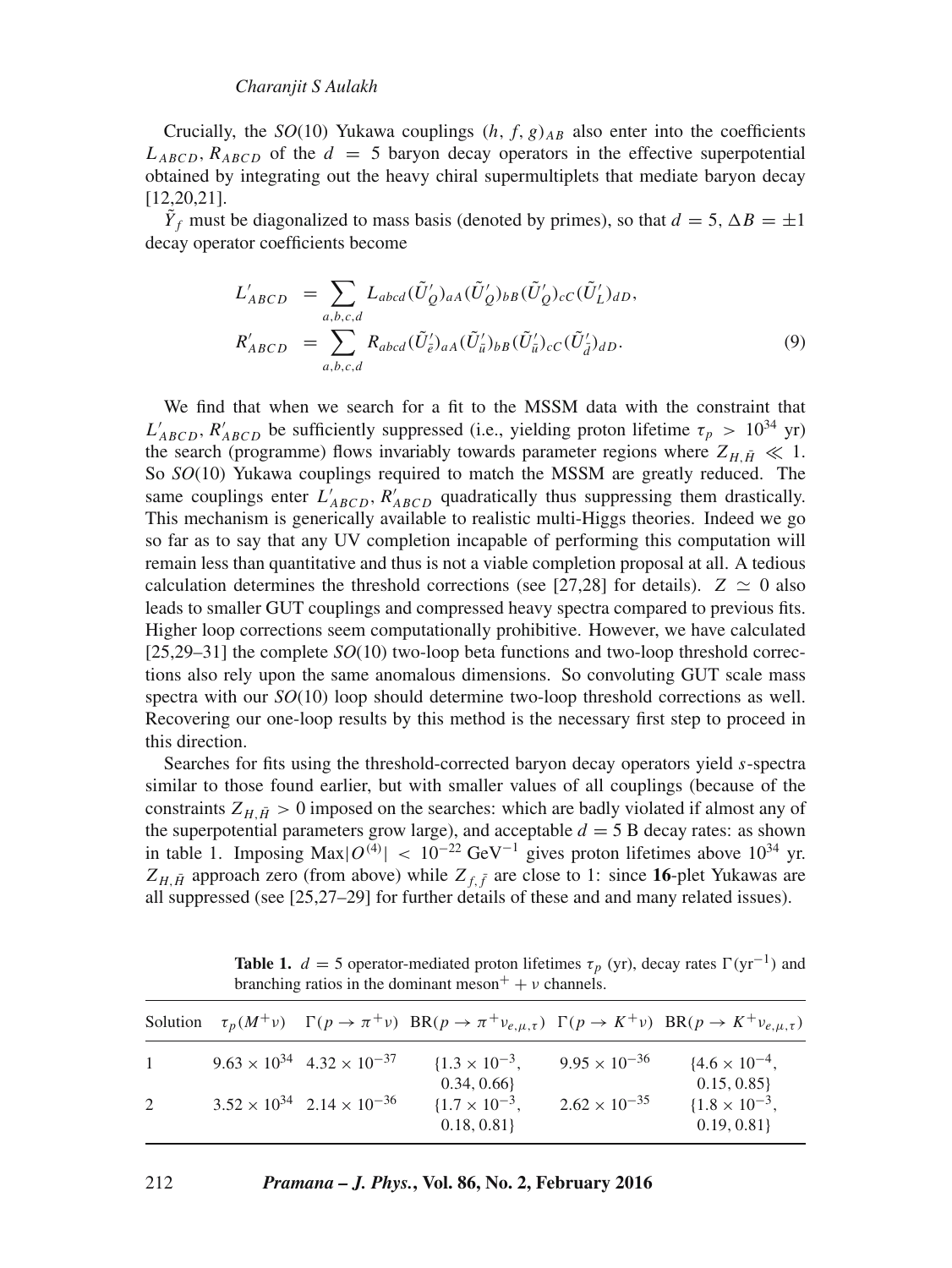Table 2. Soft SUSY breaking spectrum of the decoupled and mini-split-SUSY type that arises in a typical realistic fit. Note the large values of  $\mu$ ,  $B$ ,  $A_0$ . Gauginos are the lightest sparticles, and the light Higgs is near the discovered value, but Higgsinos are superheavy. Note specially the distinctive *normal* super-hierarchy and the very light smuon.

| Field             | Mass (GeV)                                                                |  |  |  |  |
|-------------------|---------------------------------------------------------------------------|--|--|--|--|
| $M_{\tilde{G}}$   | 1000.14                                                                   |  |  |  |  |
| $M_{\chi^{\pm}}$  | 569.81, 125591.22                                                         |  |  |  |  |
| $M_{\chi^0}$      | 210.10 <sub>LSP</sub> , 569.81, 125591.20, 125591.20                      |  |  |  |  |
| $M_{\tilde{\nu}}$ | 15308.069, 15258.322, 21320.059                                           |  |  |  |  |
| $M_{\tilde{e}}$   | 1761.89, 15308.29, 211.57 <sub>smuon</sub> , 15258.60, 20674.72, 21419.56 |  |  |  |  |
| $M_{\tilde{u}}$   | 11271.80, 14446.76, 11270.63, 14445.80, 24607.51, 40275.87                |  |  |  |  |
| $M_{\tilde{d}}$   | 8402.99, 11272.10, 8401.48, 11270.95, 40269.19, 51845.93                  |  |  |  |  |
| $M_A$             | 377025.29                                                                 |  |  |  |  |
| $M_{H^{\pm}}$     | 377025.30                                                                 |  |  |  |  |
| $M_{H^0}$         | 377025.28                                                                 |  |  |  |  |
| $M_{h0}$          | 124.00                                                                    |  |  |  |  |

Our fits are associated with very distinctive sparticle spectra. An example is shown in table 2 which is of the general type used to evaluate the B-violation rates seen in table 1. Note the peculiar and remarkable smallness of the smuon mass which is a consequence of an RG flow driven by special features of the two-loop RG flow of soft SUSY breaking parameters in models with  $M_H^2 > M_{\tilde{H}}^2 < 0$ . As discussed in [27], the RG flow in such theories can be such as to drive  $M_{\tilde{t}_R}^2$  first negative and then to large positive values (due to the large value of the third-generation Yukawa coupling) while in the relatively flat evolution of the first two s-generations, the  $R$ -smuon lags the  $R$ -stau and the  $R$ -selectron the R-smuon due to the significant difference in their Yukawa couplings (figure 1). This can



**Figure 1.** Running right-slepton masses squared showing development of small *R*smuon (medium-dashed blue line almost obscured by the small-dashed red line of the *R*-selectron it leads) which far lags the development of *R*-stau (large-dashed blue line) which first turns negative and then becomes large driven by the large third-generation Yukawa coupling.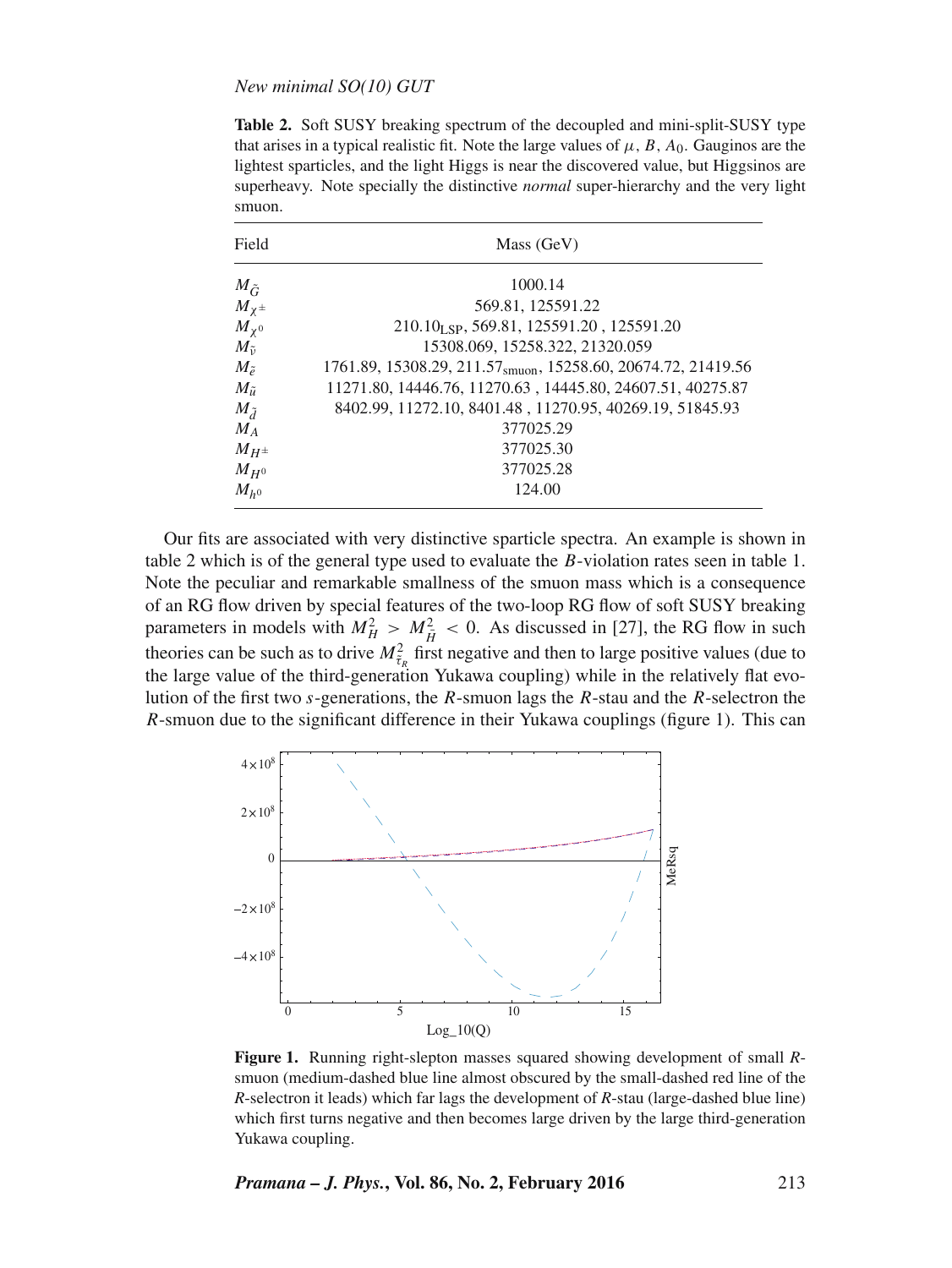## *Charanjit S Aulakh*

result in the peculiar feature that the running mass squared of the smuon is the smallest of all the sfermion masses and close to the LSP mass. Then the smuon (or other light sfermion as in other cases, up or down squarks of the light generations may emerge lightest) provides the necessary coannihilation channel for achieving an acceptable bino LSP dark matter [25]. The smuon case is doubly attractive as it will also contribute to the muon  $g - 2$  anomaly. We note however that the sfermion spectra shown here are not yet loop corrected and that the loop-corrected spectra in solutions which we have found so far do not present this feature.

Besides the immediate satisfaction of finding our model to be realistic and viable, our results imply that the criteria that must be satisfied by candidate UV completions of the (MS)SM should be significantly modified. Candidate models with a large or infinite number of fields must not only show that their parameters can consistently be constrained to yield some variant of the (MS)SM, but also that modification of light wave functions by coupling to heavy fields is both calculable and sensible in the sense of the possibilities considered and demonstrated above. In the absence of such a calculability and consistency, a UV completion model will remain at the level of a phantasmal possibility rather than a scientific model capable of braving this falsification gauntlet to progress to the status of a scientific theory. We have thus shown that for the NMSGUT, careful attention to the quantum communication between the low-energy effective theory and the UV completion through the light Higgs portal yields natural and generic suppression of fast proton decay in SUSY GUTs [28] due to the cumulative effects of the large number of GUT fields that allow the theory to approach and live on the 'Higgs dissolution edge' by renormalizing the light Higgs wave function and thus its Yukawa couplings, even when all individual GUT couplings are well within the perturbative regime.

## **4. Supersymmetric see-saw inflation**

The necessity of cosmological inflation and even its description in terms of a single 'inflaton' slowly rolling down a potential plateau before oscillating around its true minimum to produce quanta of the low-energy theory in the post-inflationary reheating regime is by now well accepted [32]. However, the provenance of the inflaton field and potential is faced by an embarrassing multiplicity of candidates: many of which are compatible [32] with even the latest data [33]. From a particle physics – rather than gravitation physics – viewpoint, identification of an inflaton candidate from among the known particle degrees of freedom is most appealing. The suggestion  $[34]$  to utilize one (or more) of the D-flat directions (labelled by the chiral gauge invariants) of the MSSM Lagrangian as an inflaton candidate is thus in vogue. Such a suggestion does however face various stringent constraints such as ensuring a suitable scale of inflation together with the tiny Yukawa couplings for matter fermions required to ensure flatness of the potential during inflation. As neutrino-lepton Yukawa couplings may well be small, flat directions with sneutrino and lepton components are well suited for this role. In [35], an MSSM extended by conjugate neutrinos ( $N \equiv v_L^c$ ) superfields to allow (tiny) Dirac neutrino masses and an extra gauge generator (B–L) was used as a framework for an inflaton, made up of the lepton and Higgs doublets (the flat direction is labelled as  $\phi \equiv LHN$ ). Provided a stringent fine tuning is made between the trilinear soft SUSY breaking  $A_{\phi}$  and the inflaton mass,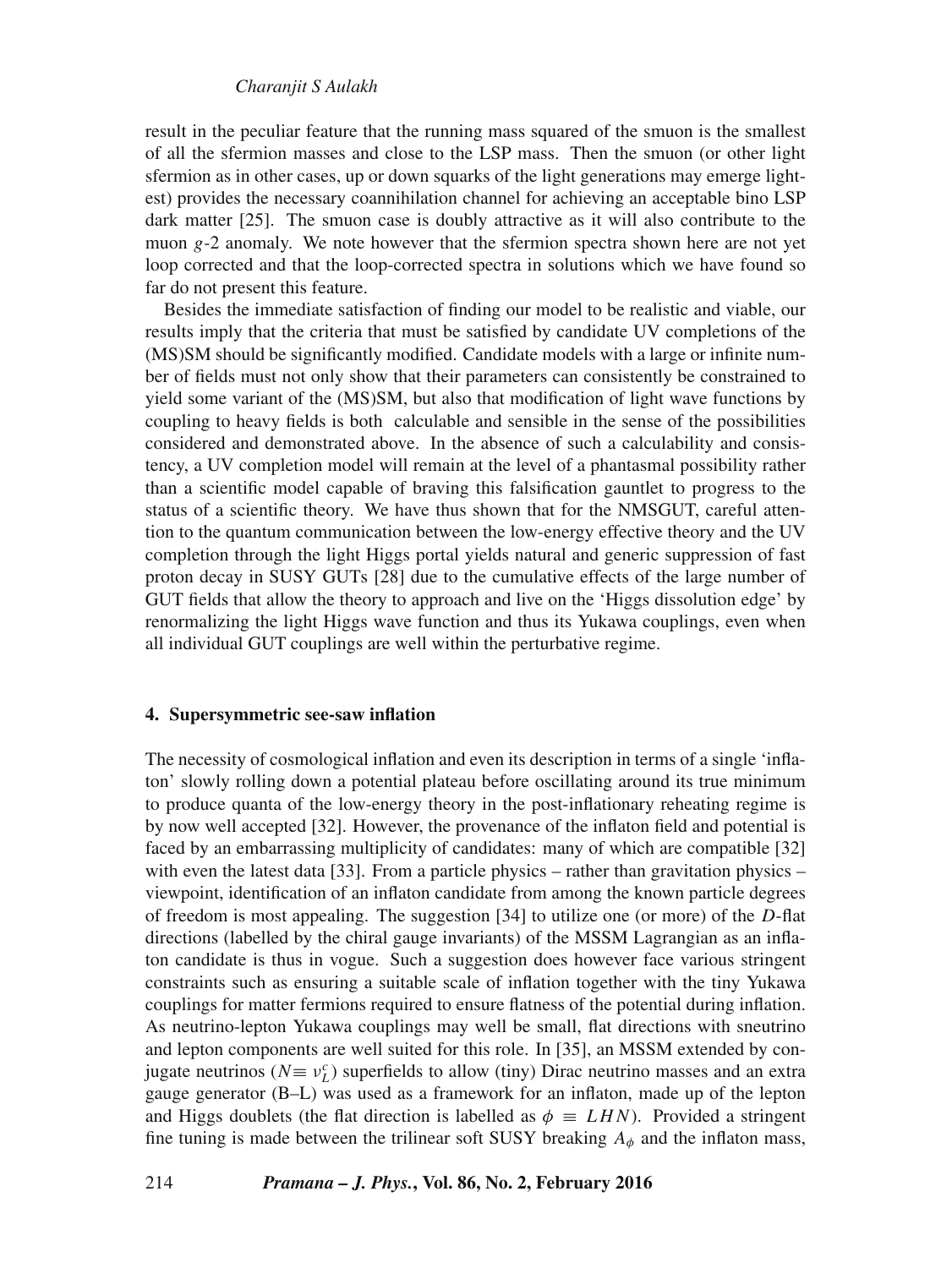φ enjoys a renormalizable potential characterized by an inflection point at  $\phi_0 \sim m_{\phi}/h_v$ . With  $m_{\phi} \sim 100 \text{ GeV} - 10 \text{ TeV}, h_{\nu} \sim 10^{-12}$ . Then  $\phi_0 \sim 10^{11} - 10^{15} \text{ GeV}$  and the energy density is characterized by a scale  $V_0^{1/4} \equiv \Lambda \sim m_\phi / \sqrt{h_v} \sim 10^8 - 10^{10}$  GeV. This model is extremely fine tuned [36] as the inflaton mass  $M_{\phi}$  is set by the SUSY breaking scale to lie in the TeV range. Moreover, as SUSY breaking parameters are subject to radiative corrections, it seems strange to impose extreme fine tuning on the trilinear coupling of the inflaton which arises only from the soft supersymmetry breaking parameters. It was natural [16] for us to ask the consequences, in this context, of using see-saw [3] masses for the light neutrinos i.e., heavy Majorana masses for the right-handed neutrinos and consequently tiny Majorana masses for the left-handed neutrinos. We showed that the soft parameters were then irrelevant so that tuning was necessary only in the superpotential. The inflaton mass is then set by the large right-handed neutrino masses  $(m_{\phi} \sim M_{\nu^c} \sim 10^6 - 10^{12} \text{ GeV})$ . Then superpotential Yukawas  $h_{\nu} \sim 10^{-13} (M/\text{GeV})^{1/2}$ could thus be as large as  $10^{-6}$  and have mild fine tuning: rather than the radiatively unstable and highly fine tuned [36] soft symmetry breaking parameters of the Dirac case. The embedding of the supersymmetric see-saw inflation (SSI) model in the NMSGUT was also attempted but could not achieve a large enough number of e-folds. However, the advent of BICEP2 has reopened the whole question of inflaton mass which suddenly made it plausible that it might be anywhere in the range between  $M_{\nu^c}$  and  $M_{\text{GUT}}$ ! The ratio of tensor to scalar modes r emerges as  $r \sim 2(m_\phi/(10^{14} \text{GeV}))^3$  but r will be measurable in the near term only if  $r > 10^{-1.5}$ . If the value of r is in this ball park, then the inflaton mass would need to be much larger than even the commonly accepted upper limit of around  $10^{12}$  GeV on the right-handed neutrino masses. Interestingly, the NMSGUT embedding studied by us earlier allows a generalization where mass of superheavy Higgs doublets mixed into the inflaton controls its mass allowing inflaton masses right upto the BICEP2-indicated range. This scenario allows raising the achievable number of  $e$ -folds by around five orders of magnitude! The contribution of Ila Garg in this volume provides further details.

## **5. Grand Yukawonification and the flavour-SUSY breaking link**

The NMSO(10)GUT has achieved gauge and third-generation Yukawa unification consistent with  $B$  violation limits, along with excellent fits of other known fermion data. It makes an intriguing and distinctive prediction regarding sparticle spectra, and may well be compatible with the dominant cold dark matter plus inflation plus leptogenesis cosmological scenario, especially if the scale of inflation turns out to be near to that suggested by BICEP2 [37]. It is only natural to ask whether such a complete model can pretend to shed any light on the most outstanding mystery of particle physics: the flavour puzzle a.k.a. the fermion hierarchy i.e., the origin of the peculiar large intergenerational ratios of charged fermion masses combined with small quark but two large lepton mixing angles. At first sight, as we impose no discrete symmetries and as Yukawa couplings are parameters dialed to fit the data, it seems that this is asking too much. However, reflection on the way in which the SM Yukawa couplings emerge and the fact that the only convincing hint of flavour unification seems to be the convergence of third-generation Yukawa couplings at the GUT scale suggests that perhaps the Yukawa couplings may emerge via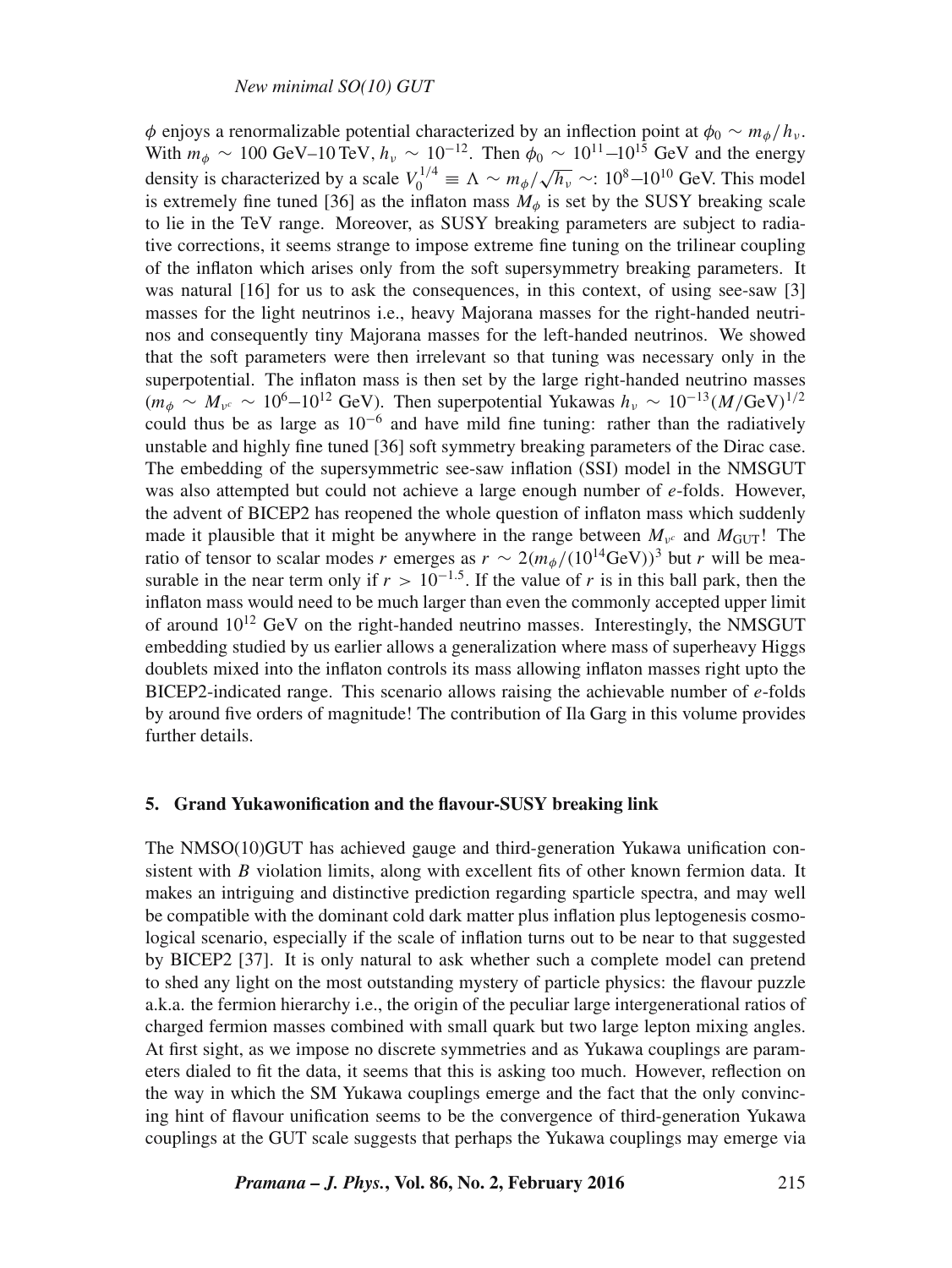spontaneous breaking of the U(3) flavour symmetry of the *SO*(10) invariant matter kinetic terms. In [17] we suggested that our work [8,11,12,21,22,28] on MSGUTs naturally and minimally identifies MSGUT Higgs multiplets as candidate Yukawon multiplets. It thus yields a novel mechanism whereby the fermion hierarchy could emerge from a flavour symmetric and renormalizable GUT. In our work 'Yukawons' also carry representations of the gauge (SM/GUT) dynamics. In previous work, typically the dimension-1 Yukawaon  $\mathcal Y$  in the Higgs vertex makes it non-renormalizable  $(\mathcal L = f^c \mathcal Y f H/\Lambda_{\mathcal Y} + \cdots$ : where the unknown high-scale  $\Lambda$ <sub>V</sub> controls Yukawa-on dynamics). Minimal *SO*(10) GUTs [8,9,11,12] provide a gauged  $O(N_e)$  family symmetry route to 'Yukawonifcation'– with the GUT and family symmetry breaking at the same scale – obviating the need for nonrenormalizable interactions and any extraneous scale  $\Lambda_{\mathcal{V}}$ . As we shall see, the consistency conditions for the maintainability of the Higgs portal to the UV completion of the MSSM play a central role in determining just how the peculiarly lopsided and 'senseless' fermion hierarchy is produced from the flavour symmetric and grand unified UV completion. In minimal SUSY GUTs, one eschews invocation of discrete symmetries and insists only upon following the logic of *SO*(10) gauge symmetry. This insistence, combined with careful attention to the implications of the emergence of a single light MSSM Higgs pair from the  $2N_g(N_g + 1)$  pairs in the  $O(N_g)$  extended MSGUT, leads to an effectively unique extension of the  $SO(10)$  gauge group by a  $O(N<sub>g</sub>)$  family gauge symmetry for the  $N<sub>g</sub>$  generation case and the dynamical emergence of fermion hierarchy and mixing. The **126**( $\bar{\Sigma}$ ) also contributes to both neutrino and charged fermion masses. Gauging just an  $O(N_g)$  subgroup of the  $U(N_g)$  symmetry of the fermion kinetic terms seems the workable option, in contrast to a unitary family group, because the use of complex representations introduces anomalies and requires doubling of the Higgs structure to cancel anomalies and to permit holomorphic invariants to be formed for the superpotential. Worse, unitary symmetry enforces vanishing of half the emergent matter Yukawa couplings.  $O(N<sub>g</sub>)$ family symmetry suffers from none of these defects and gauging it ensures that no Goldstone bosons arise when it is spontaneously broken. We emphasize that in contrast with previous 'spurion/Yukawa-on' models (see e.g. [38]), our model is renormalizable and GUT-based.

The GUT superpotential has exactly the same form as the MSGUT (see [12,20,21,23] for comprehensive details):

$$
W_{\text{GUT}} = \text{Tr}(m\Phi^2 + \lambda \Phi^3 + M\bar{\Sigma} \cdot \Sigma + \eta \Phi \cdot \bar{\Sigma} \cdot \Sigma) + \Phi \cdot H \cdot (\gamma \Sigma + \bar{\gamma} \cdot \bar{\Sigma}) + M_H H \cdot H), W_F = \Psi_A \cdot ((hH) + (f\Sigma) + (g\Theta))_{AB} \Psi_B.
$$
 (10)

We have shown how the **120**-plet is included in  $W_F$  but have studied only MSGUTs (i.e., with **10**, **126**). Inclusion of the **120**-plet does not affect GUT SSB. The only innovation in Higgs structure is that all the MSGUT Higgs fields now carry symmetric representations of the  $O(N_g)$  family symmetry: { $\Phi$ ,  $\bar{\Sigma}$ ,  $\Sigma$ ,  $H$ }<sub>AB</sub>; A, B = 1, 2..N<sub>g</sub> (under which the matter **16**-plets  $\psi_A$  are vector  $N_g$ -plets). Couplings h, f, g are single complex numbers, while the Yukawons carry symmetric  $(\mathbf{H}, \bar{\mathbf{\Sigma}})$  and antisymmetric  $(\Theta)$  representations of  $O(3)$ : as required by the transposition property of relevant  $SO(10)$  invariants. For  $N_g = 3$ , real fermion mass parameters come down from 15 (Re[ $h_{AA}$ ],  $f_{AB}$ ) to just 3  $(Re[h], f)$  without the **120**-plet (6 additional to just 2 with the **120**-plet). Thus, this type of renormalizable flavour-unified GUTs can legitimately be called Yukawon ultraminimal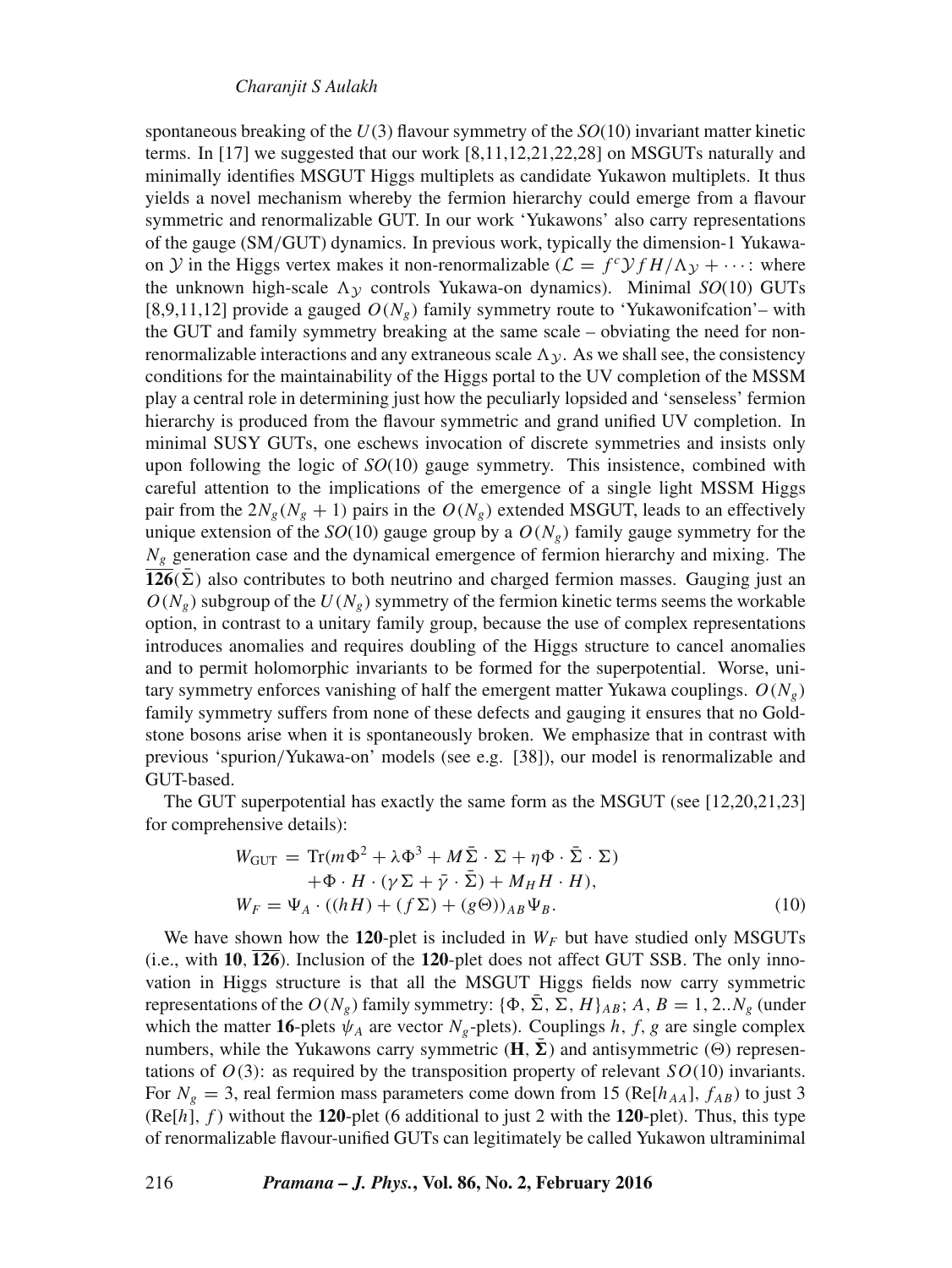GUTs (YUMGUTs). Further details on the gauge symmetry breaking and determination of Yukawas can be found in the contribution of Charanjit Kaur in this volume. We shall focus on our resolution [18] of a severe technical difficulty that crops up when we spontaneously break a gauged  $O(3)$  subgroup of the  $U(3)$  supersymmetric flavour symmetry. If this difficulty is resolved, the determination of the viability of the 'grand Yukawonification' model then becomes a matter of searching the relatively small remaining parameter space for viable parameter sets that fit the fermion data at  $M_X$ , while taking account of threshold corrections at low and high scales and while respecting constraints on crucial quantities like the proton lifetime [12,21,28]. Note that in this approach, not only are the hard parameters of the visible sector superpotential reduced by replacement of the flavoured parameters by bland family symmetric ones but also the soft supersymmetry breaking parameters are determined by the two parameters of the hidden sector superpotential and the Planck scale.

With just the family index carrying MSGUT Higgs present, the flavour *D*-terms cannot vanish. So additional fields with VEVs free to cancel the contribution  $\bar{D}_X^A$  of the GUT sector to  $O(N_e)$  D terms are needed. The extra F terms must be sequestered from the GUT sector to preserve the MSGUT SSB. The special role of the Bajc–Melfo supersymmetry breaking is that it provides flat directions in both the singlet and the gauge-variant parts of a symmetric chiral supermultiplet  $S_{AB} = S_{BA}$ . As it is very difficult to make the contribution of the visible sector GUT fields to the  $O(N_g)$  D-terms vanish, the  $\hat{S}$ flat direction performs the invaluable function of cancelling this contribution without disturbing the symmetry breaking in the visible sector. We proposed [18] Bajc–Melfo-type two-field superpotentials [39,40] (of structure  $W = S(\mu_B \phi + \lambda_B \phi^2)$ ). Their potentials have local minima breaking supersymmetry ( $\langle F_S \rangle \neq 0$ ) which leaves the VEV  $\langle S \rangle$  undetermined ( $\phi$  gets a VEV). If  $\phi$ , S transform in symmetric representations of  $O(N_e)$ , then the undetermined VEV of the trace-free part of  $S$  is determined at the global supersymmetry level by the minimization of the  $O(N_e)$  D-terms thus preserving supersymmetry from high-scale breaking. On the other hand, BM superpotentials and their metastable (local) supersymmetry breaking vacua function efficiently [18] as hidden sectors for supergravity GUT models: coupling to supergravity determines the  $O(N_e)$  singlet part of S to have a VEV of order of the Planck scale. This felicitous and unexpected marriage of the NMSGUT to gauged flavour symmetry and supergravity, reduces the number of *SO*(10) Yukawas drastically and makes a quite novel linkage between spontaneous violation of flavour and supersymmetry breaking. As the traceless parts of the fermionic components of S are massless at tree level (the trace part is eaten by the massive gravitino) they get masses only via radiative corrections and tend to remain very light. They could thus provide very light dark matter candidates as well as cause cosmological problems of the sort typically associated with moduli fields [41]. This requires further detailed study but it is interesting that such a simple extension of the NMSGUT can both reduce free parameters and provide moduli dynamics by taking on the meta-problem of the origin of flavour hierarchy. The structure used entails yet further stringent constraints as the masslessness of the moduli multiplets  $\ddot{S}_{AB}$  before supersymmetry breaking implies the existence of  $N_g(N_g + 1)/2 - 1$  SM singlet fermions generically lighter than the gravitino mass scale and possibly as light as a few GeV. In addition, the Polonyi mode  $S<sub>s</sub>$  may also lead to difficulties in the cosmological scenario. Thus, such modes can be both a boon and a curse for familion GUT models: a boon because generic SUSY GUT models are hard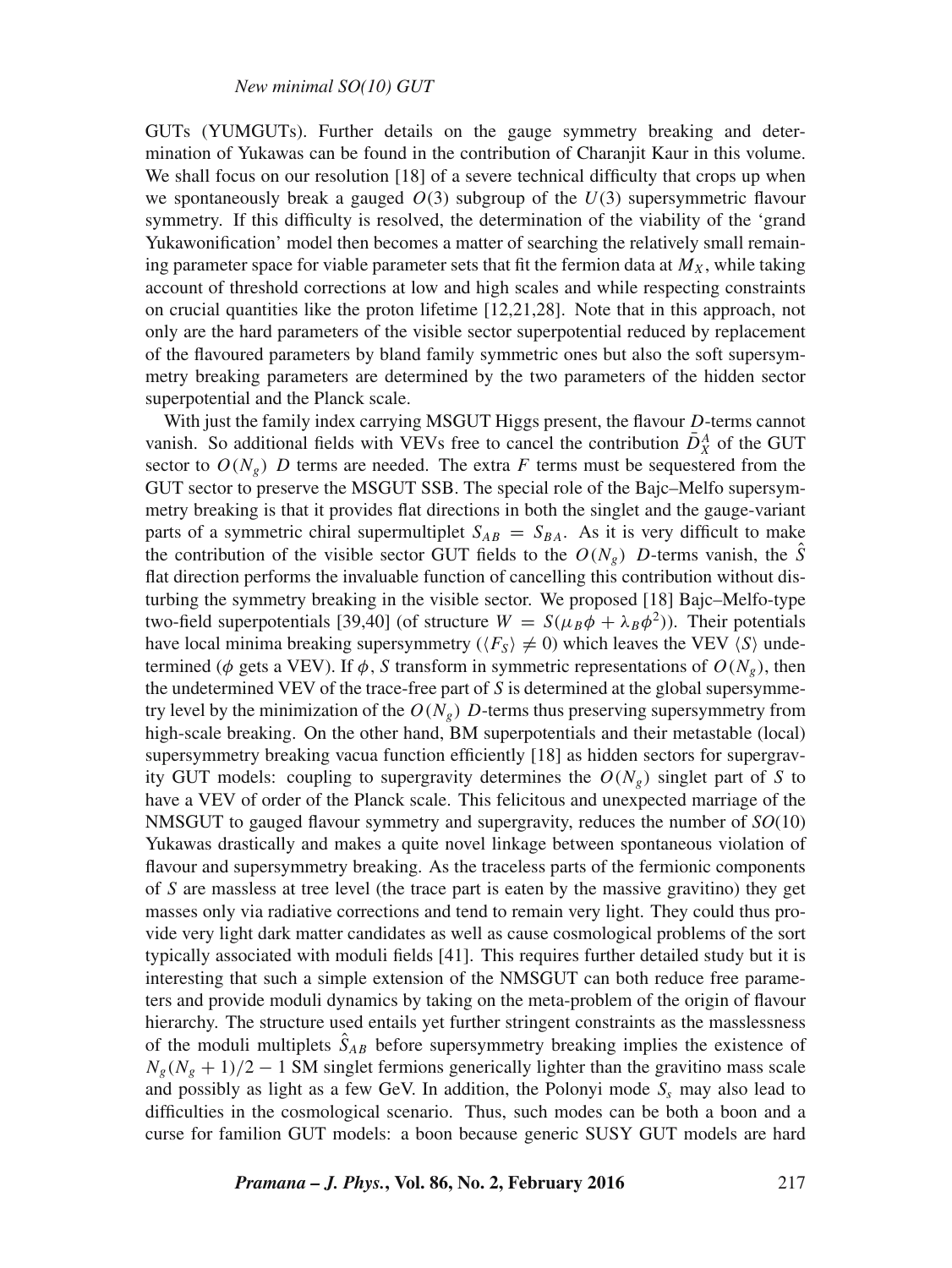## *Charanjit S Aulakh*

put if asked to provide SUSY WIMPs of mass below 100 GeV as CDM candidates as suggested by the DAMA/LIBRA experiment [42] and a curse because there are strong constraints on the existence of such light moduli which normally demand that their mass be rather large  $(>10 \text{ TeV})$  due to the robust cosmological (Polonyi) problems arising from decoupled modes with Planck scale VEVs [43]. In contrast to the simple Polonyi model and string moduli, the BM moduli have explicit couplings to light fields through family *D*-term mixing and loops. Moreover, the MSGUT scenario favours [12,28] large gravitino masses >5−50 TeV. Thus, the Polonyi and moduli problems may be evaded. In any case, the cosmology needs to be considered seriously only after we have shown that the MSSM fermion spectrum is indeed generated by the 'Yukawonified' NMSGUT [44].

## **6. Discussion**

The vast range of applicability of the NMSGUT, justifies its claim that it is a theory for all epochs. Not only does it present a well-controlled framework for realizing the longstanding dream of grand unification in a completely realistic fashion, it also makes distinctive predictions concerning the observation of supersymmetry and lepton flavour violation and dynamically palliates the proton decay problem that has chronically afflicted SUSY GUTs without introducing extraneous structures but in a way intrinsic to the GUT itself. Furthermore, it provides a surprisingly simple context for embedding high-scale supersymmetric inflation. The right-handed neutrinos and adequate, CKM–PMNS-linked, CP violation that are present can enable leptogenesis. Reaching still further, it even serves as a basis for the generation of flavour hierarchy by the spontaneous violation of a gauged flavour symmetry at the GUT scale and in the process makes the startling suggestion that supersymmetry breaking is linked to flavour violation via a novel BM hidden sector. This implies a striking and novel (for SUSY GUTs) prediction of possibly very light non-neutralino dark matter candidates. Interestingly, the self-coupling of this light DM is not constrained. The working out of the various flavour breaking scenarios while maintaining realism in the fermion and GUT SSB sector and accounting for low- and high-scale threshold corrections is indeed a formidable but manageable project that has already cleared several hurdles [12,22,28,45] that might well have falsified this model in the three decades since its proposal. These successes motivate our belief that a focus on the implication of the consistency conditions that define our world as we know it, in the context of the flavour symmetric NMSGUT, may further extend the scope of the NMSGUT to include a dynamical understanding of the flavour hierarchy. Moreover, the strong reduction in the number of parameters makes falsification much more practicable. Although it continues to live dangerously, we hope that this will be seen as a scientific virtue of the NMSGUT and its generalizations rather than as an unnecessary concreteness and optimism, with which it is sometimes reproached.

#### **References**

- [1] J C Pati and A Salam, *Phys. Re*v*. D* **10**, 275 (1974), Erratum, *ibid. D* **11**, 703 (1975)
- [2] C S Aulakh, *Fermion mass hierarchy in the Nu MSGUT. I. The Real core*, hep-ph/0602132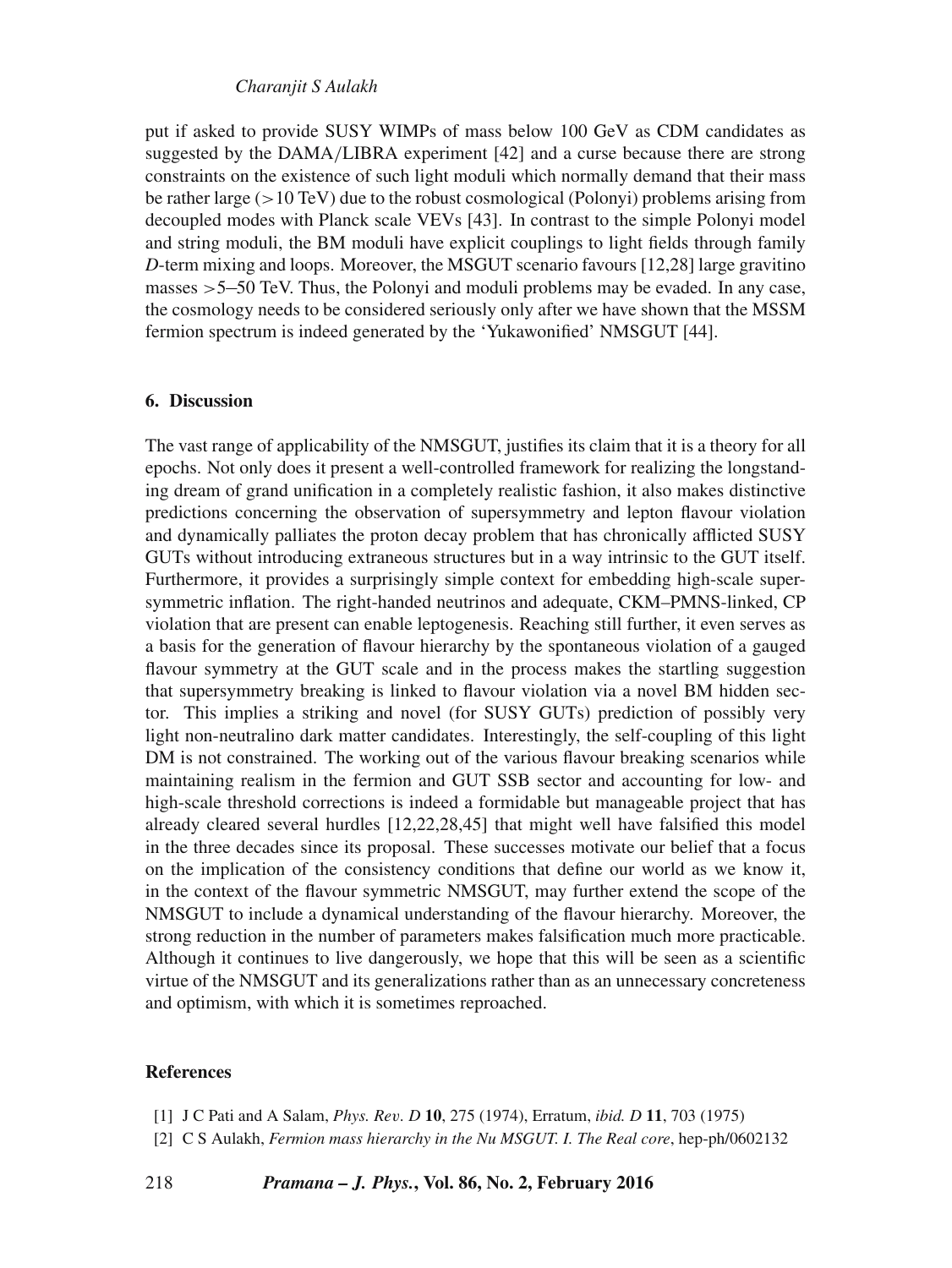*New minimal SO(10) GUT*

- [3] P Minkowski, *Phys. Lett. B* **67**, 110 (1977) M Gell-Mann, P Ramond and R Slansky, in: *Supergra*v*ity* edited by P van Niewenhuizen and D Z Freedman (North Holland, 1979) T Yanagida, in: *Proceedings of Workshop on Unified Theory and Baryon number in the Uni*v*erse* edited by O Sawada and A Sugamoto (KEK, 1979) R N Mohapatra and G Senjanovic,´ *Phys. Re*v*. Lett.* **44**, 912 (1980) R N Mohapatra and G Senjanovic,´ *Phys. Re*v*. D* **23**, 165 (1981) G Lazarides, Q Shafi and C Wetterich, *Nucl. Phys. B* **181**, 287 (1981)
- [4] C S Aulakh, A Melfo and G Senjanovic, *Phys. Re*v*. D* **57**, 4174 (1998), hep-ph/9707256 C S Aulakh, K Benakli and G Senjanovic, *Phys. Re*v*. Lett.* **79**, 2188 (1997), hep-ph/9703434
- [5] C S Aulakh, B Bajc, A Melfo, A Rasin and G Senjanovic, *Nucl. Phys. B* **597**, 89 (2001), hep-ph/0004031
- [6] C S Aulakh, *Pramana J. Phys.* **54**, 639 (2000), hep-ph/9903309
- [7] C S Aulakh, *Pramana J. Phys.* **55**, 137 (2000), hep-ph/0008331
- [8] C S Aulakh and R N Mohapatra, CCNY-HEP-82-4 April 1982, CCNY-HEP-82-4-REV, *Phys. Re*v*. D* **28**, 217 (1983)
- [9] T E Clark, T K Kuo and N Nakagawa, *Phys. Lett. B* **115**, 26 (1982)
- [10] S Dimopoulos and H Georgi, *Nucl. Phys. B* **193**, 150 (1981)
- [11] C S Aulakh, B Bajc, A Melfo, G Senjanovic and F Vissani, *Phys. Lett. B* **588**, 196 (2004), arXiv:hep-ph/0306242
- [12] C S Aulakh and S K Garg, arXiv:hep-ph/0807.0917v2; *Nucl. Phys. B* **857**, 101 (2012), arXiv:hep-ph/0807.0917v3
- [13] K S Babu and R N Mohapatra, *Phys. Re*v*. Lett.* **70**, 2845 (1993), hep-ph/9209215. This paper initiated serious study of fermion data fitting on the basis of the generic *SO*(10) formulas for Yukawa couplings. Reasonable fits with just **10** and **126** Higgs and using Type-I neutrino masses were finally found by K Y Oda, E Takasugi, M Tanaka and M Yoshimura, *Phys. Re*v*. D* **59**, 055001 (1999), arXiv:hep-ph/9808241; K Matsuda, Y Koide, T Fukuyama and H Nishiura, *Phys. Re*v*. D* **65**, 033008 (2002), arXiv:hep-ph/0108202; *Phys. Re*v*. D* **65**, 079904 (2002) (Erratum): The two generation analysis of the link between third generation charged fermion masses and 2–3 sector neutrino mixing in a **10** ⊕ **126** model by B Bajc, G Senjanovic and F Vissani, *Phys. Re*v*. Lett.* **90**, 051802 (2003), arXiv:hep-ph/0210207 proved extremely influential and was followed by an explosion of interest in the subject. Most notably the work of H S Goh, R N Mohapatra and S P Ng, *Phys. Lett. B* **570**, 215 (2003), arXiv:hep-ph/0303055; *Phys. Re*v*. D* **68**, 115008 (2003), arXiv:hep-ph/0308197 and that of K S Babu and C Macesanu, *Phys. Re*v*. D* **72**, 115003 (2005), arXiv:hep-ph/0505200 resulted in Type-I and Type-II (as well as mixed) generic tree-level three generation fits using only  $10 \oplus \overline{126}$ . These fits predicted that the 1–3 sector mixing angles in the leptonic mixing matrix were most likely large (as was found experimentally in 2012). These original papers provided a strong impetus but in our present understanding quantum threshold effects at  $M_S$ ,  $M_X$  result in mass formulae that obey essentially none of the constraints that follow from the tree-level generic analysis. The freedoms assumed by these generic analyses find no support in the explicit computations possible in the (N)MSGUT [12,22] which show that some of the coefficients assumed in the generic fits are simply unreachable and the MSGUT cannot fit the fermion data [22,45]. These inabilities were the motivation for the reassignment of roles for the different *SO*(10) Higgs in the NMSGUT with  $10 \oplus 120$  and large tan  $\beta$  driven quantum corrections allowing charged fermion fits and tiny  $\overline{126}$  couplings boosting the Type-I neutrino masses to acceptable levels by lowering the right-handed neutrino masses below  $10^{13}$  GeV
- [14] C S Aulakh and S K Garg, *NMSGUT II: Pinning the Nmsgut@LHC*, arXiv:hepph/0807.0917v1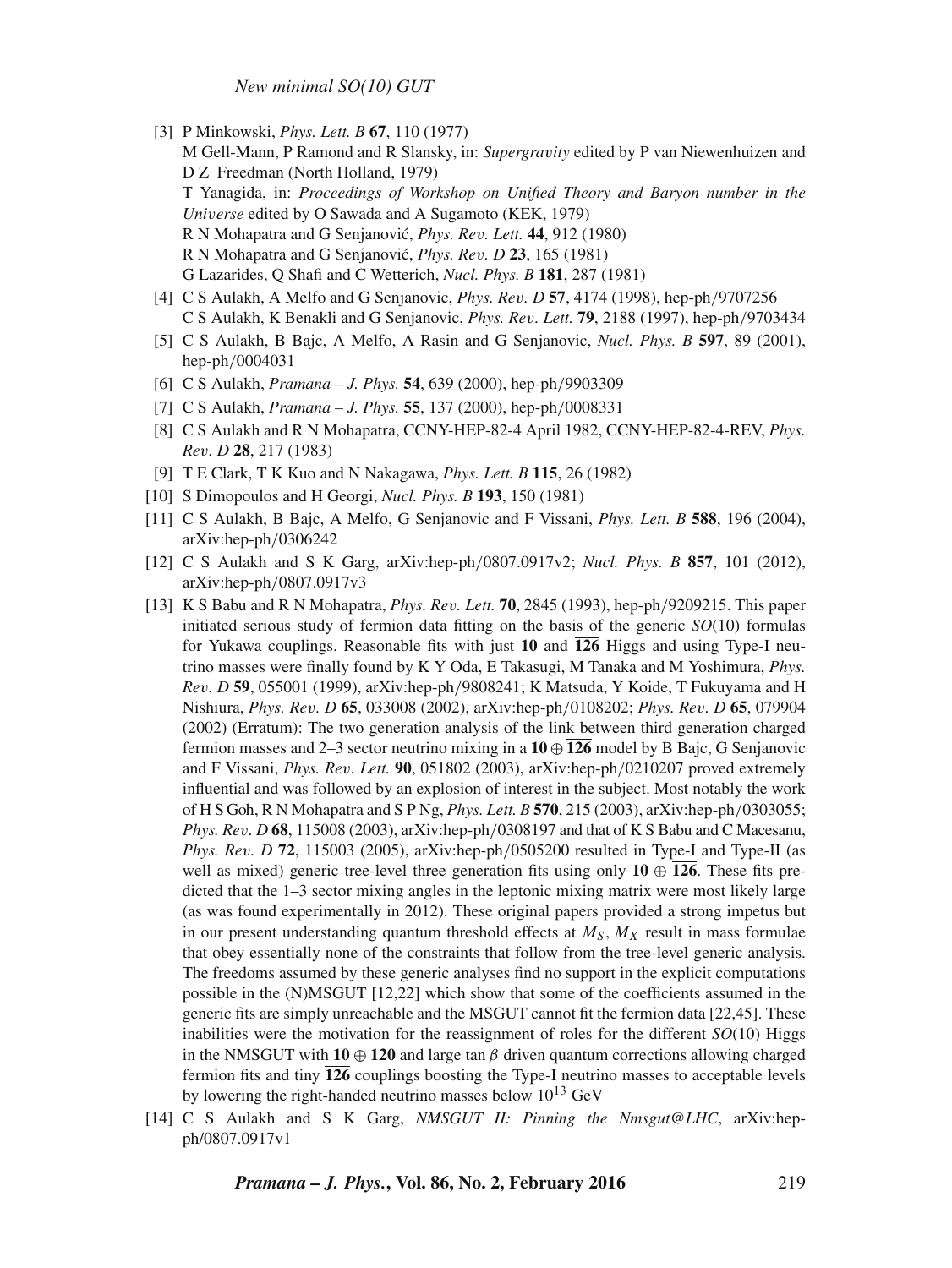- [15] S Weinberg, *Phys. Re*v*. D* **26**, 287 (1982). The 'dimension 5' B–L violating operators noted by Weinberg have generally been accepted to be dangerous since the associated rates are suppressed by only two powers of the superheavy scale rather than the  $M_X^{-4}$  suppression characteristic of the classic gauge exchange-mediated proton decay. On the other hand, there is additional suppression associated with contraction structure and dressing by sparticle exchange required to get the actual dimension-6 4-fermion effective operators responsible for proton decay. Thus, the claim of H Murayama and A Pierce, that "Not even decoupling can save minimal supersymmetric SU(5) " (*Phys. Re*v*. D* **65**, 055009 (2002), hep-ph/0108104) has been questioned in B Bajc, P Fileviez Perez and G Senjanovic, *Phys. Re*v*. D* **66**, 075005 (2002), hep-ph/0204311 and hep-ph/0210374. They argue that a combination of raising lightest Higgs triplet mass using non-renormalizable terms in the GUT superpotential and/or utilizing the enormous freedom in the soft supersymmetry breaking parameter space can evade the prima facie stringent constraints due to  $d = 5$  proton decay in minimal supersymmetric  $SU(5)$  GUTs. While this may be strictly true for the minimal (and non-realistic)  $SU(5)$  model it remains a fact that these operators are much less suppressed by the GUT scale and that if the soft terms are also generated consistently from GUT compatible SUSY breaking operators then generically the proton decay rate is 6–8 orders of magnidue larger than current upper limits. We therefore take the view that a resolution of this issue in terms of the structural properties of realistic GUTs and a precise study of the quantum-corrected relation between GUT and effective MSSM Yukawas is an advance in our understanding of GUTs rather than gilding a lily already well enamelled: as maintained by these authors
- [16] C S Aulakh and I Garg, *Phys. Re*v*. D* **86**, 065001 (2012), arXiv:hep/ph-1201.0519v4
- [17] C S Aulakh and C K Khosa, *Phys. Re*v*. D* **90**, 045008 (2014) , arXiv:1308.5665 [hep-ph]
- [18] C S Aulakh, *Phys. Re*v*. D* **91** 5, 055012 (2015), arXiv:1402.3979 [hep-ph]
- [19] C S Aulakh, *Truly minimal unification: Asymptotically strong panacea*? hep-ph/0207150
- [20] C S Aulakh and A Girdhar, arXiv:hep-ph/0204097; v2 August 2003; v4, 9 February, 2004; *Int. J. Mod. Phys. A* **20**, 865 (2005)
- [21] C S Aulakh and A Girdhar, *Nucl. Phys. B* **711**, 275 (2005), arXiv:hep-ph/0405074
- [22] C S Aulakh and S K Garg, *Nucl. Phys. B* **757**, 47 (2006), hep-ph/0512224
- [23] B Bajc, A Melfo, G Senjanovic and F Vissani, *Phys. Re*v*. D* **70**, 035007 (2004), arXiv:hepph/0402122
- [24] T Fukuyama, A Ilakovac, T Kikuchi, S Meljanac and N Okada, *Eur. Phys. J. C* **42**, 191 (2005), arXiv:hep-ph/0401213v1,v2 T Fukuyama, A Ilakovac, T Kikuchi, S Meljanac and N Okada, *J. Math. Phys.* **46**, 033505 (2005), arXiv:hep-ph/0405300
- [25] Ila Garg, *New minimal supersymmetric SO(10) GUT phenomenology and its cosmological implications*, Ph.D. Thesis, Panjab University, defended March 2015, arXiv:1506.05204
- [26] B D Wright, arXiv:hep-ph/9404217 (1994)
- [27] C S Aulakh, *NMSGUT-III: Grand unification upended*, arXiv:hep-ph/1107.2963
- [28] C S Aulakh, *NMSGUT III: Grand unification upended*, arXiv:hep-ph/1107.2963v1 C S Aulakh, I Garg and C K Khosa, *Nucl. Phys. B* **882**, 397 (2014), arXiv:hep-ph/1311.6100
- [29] Charanjit Kaur Khosa, *Study of baryon number and lepton fla*v*our* v*iolation in the new minimal supersymmetric SO(10)(10)GUT*, Ph.D. Thesis, Panjab University, defended February 2015, arXiv:1506.04101
- [30] C S Aulakh, I Garg and C K Khosa, *New minimal supersymmetric SO(10) GUT phenomenology and its cosmological implications*, PhD Thesis, Panjab University, defended March 2015, arXiv:1506.05204
- [31] C S Aulakh, I Garg and C K Khosa, *NMSGUT emergence and trans-unification RG flows*, arXiv:1509.00422 [hep-ph]
- [32] J Martin, C Ringeval and V Vennin, *Phys. Dark Uni*v*.* (2014), arXiv:1303.3787 [astro-ph.CO]